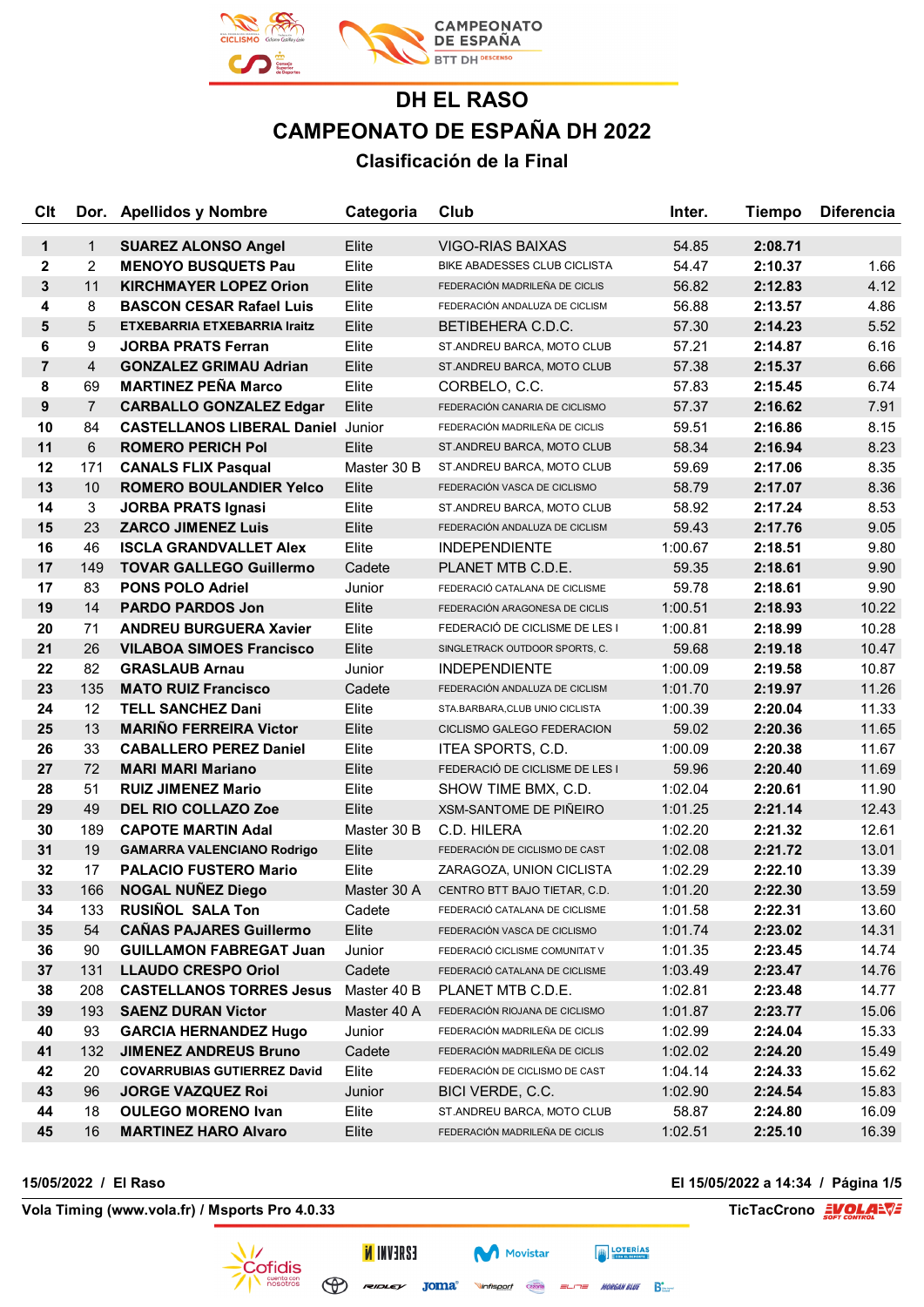

| Clt |     | Dor. Apellidos y Nombre                  | Categoria   | Club                            | Inter.  | <b>Tiempo</b> | <b>Diferencia</b> |
|-----|-----|------------------------------------------|-------------|---------------------------------|---------|---------------|-------------------|
| 46  | 192 | <b>MEAZA CORCUERA Ivan</b>               | Master 40 A | FEDERACIÓN DE CICLISMO DE CAST  | 1:02.19 | 2:25.21       | 16.50             |
| 47  | 24  | <b>DONIZ GARCIA Marcos</b>               | Elite       | FEDERACIÓN CANARIA DE CICLISMO  | 1:02.63 | 2:25.37       | 16.66             |
| 48  | 86  | <b>VALSERO MANCHADO Mario</b>            | Junior      | FEDERACIÓN DE CICLISMO DE CAST  | 1:03.19 | 2:25.61       | 16.90             |
| 49  | 76  | <b>RUIZ GUTIERREZ Daniel</b>             | Elite       | PISUERGA, C.D.C.                | 1:03.15 | 2:25.78       | 17.07             |
| 50  | 21  | <b>JORBA PRATS Pau</b>                   | Elite       | ST.ANDREU BARCA, MOTO CLUB      | 1:03.53 | 2:25.80       | 17.09             |
| 51  | 202 | <b>VICENTE MERIDA Joan</b>               | Master 40 A | VILA BIKE CLUB CICLISTA         | 1:03.01 | 2:25.99       | 17.28             |
| 52  | 43  | <b>BERTRAN LAIGLESIA Pau</b>             | Elite       | ST.ANDREU BARCA, MOTO CLUB      | 1:03.30 | 2:26.33       | 17.62             |
| 53  | 170 | <b>CIRIA MORENO Fabian</b>               | Master 30 A | <b>INDEPENDIENTE</b>            | 1:03.56 | 2:26.51       | 17.80             |
| 54  | 25  | <b>MENENDEZ GONZALEZ Diego</b>           | Elite       | FEDERACIÓN DE CICLISMO DEL PRI  | 1:03.12 | 2:26.53       | 17.82             |
| 55  | 167 | <b>ISCAR BLAZQUEZ David</b>              | Master 30 A | CENTRO BTT BAJO TIETAR, C.D.    | 1:03.15 | 2:26.90       | 18.19             |
| 56  | 88  | <b>GARCIA ALVAREZ Matias</b>             | Junior      | FEDERACIÓN ANDALUZA DE CICLISM  | 1:04.52 | 2:26.98       | 18.27             |
| 57  | 63  | <b>MEDINA MORAÑO Jose Manuel</b>         | Elite       | ITEA SPORTS, C.D.               | 1:03.19 | 2:27.70       | 18.99             |
| 58  | 89  | <b>SANTANA GUZMAN Jorge</b>              | Junior      | FEDERACIÓN CANARIA DE CICLISMO  | 1:04.49 | 2:27.87       | 19.16             |
| 59  | 60  | <b>URDAMPILLETA ETXEBESTE Aritz</b>      | Elite       | HONDARRIBIA TX. ELK.            | 1:04.02 | 2:27.88       | 19.17             |
| 60  | 185 | <b>DIAZ ROZAMONTES Carlos</b>            | Master 30 B | CICLOSQUINTENA, C.              | 1:03.71 | 2:27.97       | 19.26             |
| 61  | 22  | <b>OTHAX DUBEDOUT Michael Jean Marie</b> | Elite       | FEDERACIÓN ARAGONESA DE CICLIS  | 1:03.22 | 2:28.22       | 19.51             |
| 62  | 87  | <b>MINGUEZ ZANGITU Oxel</b>              | Junior      | FEDERACIÓN VASCA DE CICLISMO    | 1:04.92 | 2:28.29       | 19.58             |
| 63  | 99  | <b>MARTINEZ RODRIGUEZ Andre</b>          | Junior      | CICLISMO GALEGO FEDERACION      | 1:02.92 | 2:29.60       | 20.89             |
| 64  | 173 | <b>MARTOS GARRIDO Antonio Luis</b>       | Master 30 B | <b>INDEPENDIENTE</b>            | 1:06.11 | 2:29.61       | 20.90             |
| 65  | 143 | <b>ARRUDI MIMBRERA Lucas</b>             | Cadete      | FEDERACIÓN ARAGONESA DE CICLIS  | 1:04.04 | 2:30.01       | 21.30             |
| 66  | 158 | <b>NIETO COLLADO Alvaro</b>              | Master 30 A | <b>RTRAILS</b>                  | 1:04.67 | 2:30.06       | 21.35             |
| 67  | 217 | <b>SANTANA PASTOR Jacobo</b>             | Master 50 A | FEDERACIÓ CICLISME COMUNITAT V  | 1:04.81 | 2:30.40       | 21.69             |
| 68  | 97  | <b>VIÑAS CAÑERO Ibai</b>                 | Junior      | <b>BMX MATARO CLUB CICLISTA</b> | 1:05.02 | 2:31.10       | 22.39             |
| 69  | 172 | <b>FORNELI PEREZ Roberto</b>             | Master 30 B | BICIMAX, CC                     | 1:06.17 | 2:31.41       | 22.70             |
| 70  | 38  | <b>ROYO BLESA Antonio</b>                | Elite       | FEDERACIÓN ARAGONESA DE CICLIS  | 1:05.36 | 2:32.11       | 23.40             |
| 71  | 62  | <b>RODRIGUEZ GARCIA Fernando</b>         | Elite       | <b>RTRAILS</b>                  | 1:07.76 | 2:32.82       | 24.11             |
| 72  | 32  | <b>ALONSO HERVIAS Ivan</b>               | Elite       | FEDERACIÓN RIOJANA DE CICLISMO  | 1:06.69 | 2:32.92       | 24.21             |
| 73  | 31  | <b>MARTINEZ DIEZ Luis Niceas</b>         | Elite       | FEDERACIÓN CÁNTABRA DE CICLISM  | 1:05.78 | 2:33.34       | 24.63             |
| 74  | 81  | <b>ROMERO UCHA Ismael</b>                | Elite       | PONTEBIKE TEAM SPORTSKIDS       | 1:05.76 | 2:33.38       | 24.67             |
| 75  | 153 | <b>ROMERO PEREZ Raul</b>                 | Cadete      | CICLISMO GALEGO FEDERACION      | 1:07.22 | 2:33.60       | 24.89             |
| 76  | 161 | <b>SANTIAGO SAEZ Jonathan</b>            | Master 30 A | BIRAKA TEAM, CLUB DEPORTIVO     | 1:05.63 | 2:33.70       | 24.99             |
| 77  | 37  | <b>FLAMARIQUE ORTIGOSA Ruben</b>         | Elite       | LE CHIEN BELGE                  | 1:07.14 | 2:33.86       | 25.15             |
| 78  | 207 | <b>NAVARRO CARREÑO Daniel</b>            | Master 40 A | ENDUROBIKE ALMERIA, C.D.        | 1:08.25 | 2:34.00       | 25.29             |
| 79  | 70  | <b>ARJONA AGUILERA Victor Manuel</b>     | Elite       | 101% DH, C.D.                   | 1:06.99 | 2:34.11       | 25.40             |
| 80  | 168 | <b>RUIZ TOLON Sergio</b>                 | Master 30 A | <b>RTRAILS</b>                  | 1:07.23 | 2:34.50       | 25.79             |
| 81  | 186 | <b>ARACIL CARNICER David</b>             | Master 30 B | BTT LA GARRIGA, CLUB            | 1:08.19 | 2:35.24       | 26.53             |
| 82  | 61  | <b>GIMENEZ ARASANZ Miguel</b>            | Elite       | BARBASTRO, C.C.                 | 1:07.99 | 2:35.45       | 26.74             |
| 83  | 65  | <b>BAENA ARIZA Javier</b>                | Elite       | 101% DH, C.D.                   | 1:08.33 | 2:35.53       | 26.82             |
| 84  | 100 | <b>LOUREIRO AMADO Guillermo</b>          | Junior      | CICLISMO GALEGO FEDERACION      | 1:08.71 | 2:35.55       | 26.84             |
| 85  | 152 | <b>ATRIO DOMINGUEZ Uxio</b>              | Cadete      | CICLISMO GALEGO FEDERACION      | 1:07.78 | 2:35.74       | 27.03             |
| 86  | 159 | <b>RUFETE CRUZ Victor</b>                | Master 30 A | LA CANTERA EXPRESS REDOVAN, CD  | 1:06.68 | 2:36.04       | 27.33             |
| 87  | 209 | <b>ARASA MARTI Manel</b>                 | Master 40 B | STA.BARBARA, CLUB UNIO CICLISTA | 1:08.88 | 2:36.30       | 27.59             |
| 88  | 91  | <b>BAK Patryk Tomasz</b>                 | Junior      | FEDERACIÓ CATALANA DE CICLISME  | 1:08.52 | 2:36.36       | 27.65             |
| 88  | 67  | <b>SUAREZ SANTANA Ayrton</b>             | Elite       | CENTRAL BIKE, C.C.              | 1:08.61 | 2:36.36       | 27.65             |
| 90  | 92  | <b>GONZALEZ SERRA Mario</b>              | Junior      | RED ANT 360 A.D.                | 1:10.50 | 2:36.41       | 27.70             |
| 91  | 94  | <b>SANCHEZ RODRIGUEZ Nestor</b>          | Junior      | FEDERACIÓN CANARIA DE CICLISMO  | 1:07.71 | 2:36.54       | 27.83             |

**15/05/2022 / El Raso El 15/05/2022 a 14:34 / Página 2/5**

**Vola Timing (www.vola.fr) / Msports Pro 4.0.33 TicTacCrono EVOLAL** 



**INVERSE** 

Joma<sup>®</sup> **Vinfisport** Cazoria ELITE MORGAN BLUE BEAT

**EXECUTERIAS** Movistar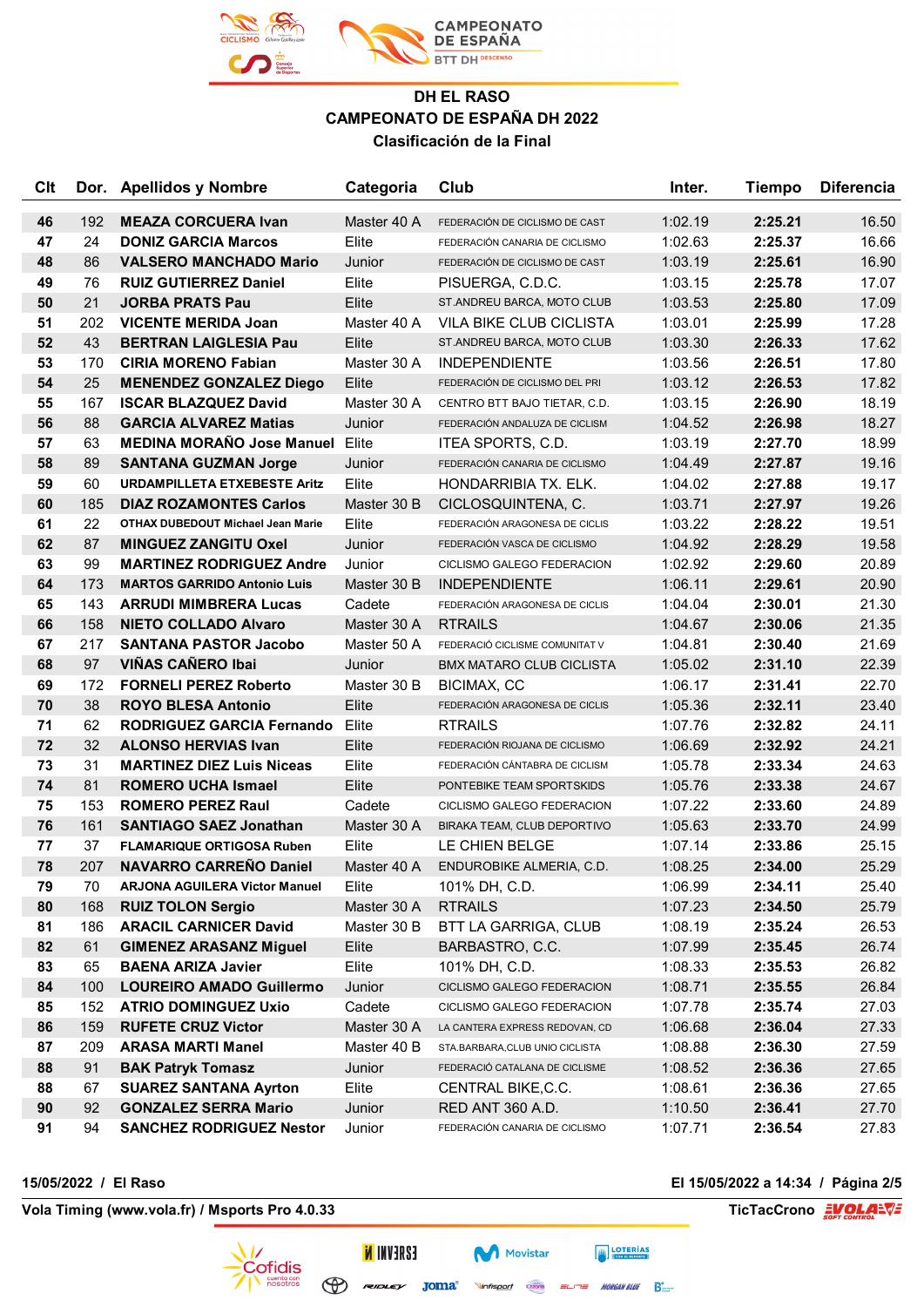

| Clt |     | Dor. Apellidos y Nombre                | Categoria   | Club                           | Inter.  | <b>Tiempo</b> | <b>Diferencia</b> |
|-----|-----|----------------------------------------|-------------|--------------------------------|---------|---------------|-------------------|
| 92  | 55  | URDANPILLETA ETXEBESTE Xabi            | Elite       | FEDERACIÓN VASCA DE CICLISMO   | 1:06.68 | 2:36.61       | 27.90             |
| 93  | 160 | <b>LOZANO RUBIA Rafael</b>             | Master 30 A | BIKE MOTRIL-GRANADA, C.D.      | 1:07.68 | 2:36.96       | 28.25             |
| 94  | 190 | ALLUNTIS GONZALEZ Jose Ma              | Master 30 B | FEDERACIÓN DE CICLISMO DEL PRI | 1:07.53 | 2:37.29       | 28.58             |
| 95  | 98  | <b>GOMEZ RODRIGUEZ Javier</b>          | Junior      | <b>INDEPENDIENTE</b>           | 1:11.12 | 2:37.59       | 28.88             |
| 96  | 188 | <b>PARRA RUIZ Alex</b>                 | Master 30 B | <b>MAIS CLUB CICLISTA</b>      | 1:06.62 | 2:37.68       | 28.97             |
| 97  | 194 | <b>VIDAL MUÑOZ Javier</b>              | Master 40 A | 101% DH, C.D.                  | 1:09.75 | 2:37.89       | 29.18             |
| 98  | 141 | <b>BALLESTER FERRER Nacho</b>          | Cadete      | FEDERACIÓN ARAGONESA DE CICLIS | 1:12.12 | 2:38.98       | 30.27             |
| 99  | 178 | <b>DEL CAMPO LLAMAS Guillermo</b>      | Master 30 B | <b>INDEPENDIENTE</b>           | 1:08.88 | 2:38.99       | 30.28             |
| 100 | 212 | <b>JIMENEZ COLL Iban</b>               | Master 40 B | NOU EMPORDA BIKES CLUB CICLIST | 1:09.27 | 2:39.03       | 30.32             |
| 101 | 45  | <b>COBO CHICOTE Ivan</b>               | Elite       | MIRANDA BIKER, C.D.F.          | 1:06.92 | 2:39.10       | 30.39             |
| 102 | 109 | <b>BRADLEY SOUTAR Owen</b>             | Junior      | FEDERACIÓ DE CICLISME DE LES I | 1:11.22 | 2:39.26       | 30.55             |
| 103 | 157 | <b>JIMENEZ VILLALBA Oscar</b>          | Cadete      | <b>INDEPENDIENTE</b>           | 1:10.44 | 2:39.47       | 30.76             |
| 104 | 101 | <b>FERNANDEZ FERNANDEZ Mario</b>       | Junior      | FEDERACIÓN DE CICLISMO DEL PRI | 1:10.15 | 2:39.81       | 31.10             |
| 105 | 183 | <b>RUFETE CANALES Fco. Jose</b>        | Master 30 B | LA CANTERA EXPRESS REDOVAN, CD | 1:10.44 | 2:40.51       | 31.80             |
| 106 | 95  | <b>RIAL GUERRA Himar</b>               | Junior      | FEDERACIÓN CANARIA DE CICLISMO | 1:12.75 | 2:40.55       | 31.84             |
| 107 | 169 | <b>VICENTE CLAVERO Diego</b>           | Master 30 A | CENTRO BTT BAJO TIETAR, C.D.   | 1:08.91 | 2:40.84       | 32.13             |
| 108 | 154 | <b>CARIDE RODRIGUEZ Yago</b>           | Cadete      | CICLISMO GALEGO FEDERACION     | 1:08.99 | 2:40.90       | 32.19             |
| 109 | 146 | <b>ORTIZ DE ZARATE MARROQUIN Mateo</b> | Cadete      | MIRANDA BIKER, C.D.F.          | 1:10.84 | 2:41.25       | 32.54             |
| 110 | 137 | <b>CHIRINO HULSUND Nicolas</b>         | Cadete      | FEDERACIÓN CANARIA DE CICLISMO | 1:11.63 | 2:41.79       | 33.08             |
| 111 | 106 | <b>FERNANDEZ IBAÑEZ Alex</b>           | Junior      | FEDERACIÓN CANARIA DE CICLISMO | 1:13.78 | 2:42.24       | 33.53             |
| 111 | 56  | <b>ZABALA ALBERDI Markel</b>           | Elite       | FEDERACIÓN VASCA DE CICLISMO   | 1:12.16 | 2:42.24       | 33.53             |
| 113 | 181 | <b>JIMENEZ ROZO Ivan Ricardo</b>       | Master 30 B | <b>BTT LA GARRIGA, CLUB</b>    | 1:09.35 | 2:42.34       | 33.63             |
| 114 | 199 | <b>BALANCA Guillaume</b>               | Master 40 A | <b>INDEPENDIENTE</b>           | 1:11.82 | 2:42.44       | 33.73             |
| 115 | 41  | <b>GANDIA MARTINEZ Victor</b>          | Elite       | <b>INDEPENDIENTE</b>           | 1:11.75 | 2:42.47       | 33.76             |
| 116 | 104 | <b>TUESTA ZAUTUA Victor</b>            | Junior      | FEDERACIÓN RIOJANA DE CICLISMO | 1:09.62 | 2:42.53       | 33.82             |
| 117 | 184 | PAJUELO VILLOSLADA Juan                | Master 30 B | ROLLERBIKE, GRUPO DEPORTIVO    | 1:11.15 | 2:42.93       | 34.22             |
| 118 | 115 | <b>ZAMORA NOVALES Zoe</b>              | F.Elite     | FEDERACIÓN MADRILEÑA DE CICLIS | 1:10.12 | 2:42.94       | 34.23             |
| 119 | 42  | ORTIZ DE ZARATE MARROQUIN Ivan         | Elite       | MIRANDA BIKER, C.D.F.          | 1:10.41 | 2:42.97       | 34.26             |
| 120 | 180 | <b>BONADA ANGELATS Francesc</b>        | Master 30 B | NOU EMPORDA BIKES CLUB CICLIST | 1:11.10 | 2:43.02       | 34.31             |
| 121 | 226 | <b>LOPEZ NAVA Juan Francisco</b>       | Master 50 A | SPORT BIKE, C.D.               | 1:10.59 | 2:43.21       | 34.50             |
| 122 | 206 | <b>RUIZ CORTES Daniel</b>              | Master 40 A | <b>INDEPENDIENTE</b>           | 1:10.95 | 2:43.23       | 34.52             |
| 123 | 216 | <b>LAGO LOPEZ Jordi</b>                | Master 50 A | BTT LA GARRIGA, CLUB           | 1:12.18 | 2:43.48       | 34.77             |
| 124 | 140 | <b>ANTESBERGER SAN EUGENIO Nil</b>     | Cadete      | FEDERACIÓ DE CICLISME DE LES I | 1:12.17 | 2:44.23       | 35.52             |
| 125 | 230 | <b>MARINUS BOODT Joseph</b>            | Master 50 B | MTB-SUR, C.D.                  | 1:12.65 | 2:44.44       | 35.73             |
| 126 | 203 | RODRIGUEZ FERNANDEZ Jose Javier        | Master 40 A | <b>INDEPENDIENTE</b>           | 1:12.18 | 2:44.86       | 36.15             |
| 127 | 177 | <b>GRACIA ROMERO Julian</b>            | Master 30 B | ALTEA, CC                      | 1:13.49 | 2:44.94       | 36.23             |
| 128 | 204 | <b>SANTANA RAMOS Ricardo</b>           | Master 40 A | AGUIBIKE, C.C.                 | 1:13.12 | 2:45.10       | 36.39             |
| 129 | 48  | <b>MARTINEZ PAÑOS Emilio</b>           | Elite       | CLUB DEPORTIVO AFURNORBIKE     | 1:11.16 | 2:45.27       | 36.56             |
| 130 | 30  | <b>PENA MARTIN Moises</b>              | Elite       | FEDERACIÓN CÁNTABRA DE CICLISM | 1:10.19 | 2:45.32       | 36.61             |
| 131 | 110 | <b>GONZALEZ GRIMAU Aina</b>            | F.Elite     | ST.ANDREU BARCA, MOTO CLUB     | 1:12.00 | 2:45.57       | 36.86             |
| 132 | 222 | <b>SEPULVEDA BERROCAL Alberto</b>      | Master 50 A | BIKE COMP STA. CRUZ C.D.       | 1:11.34 | 2:45.73       | 37.02             |
| 133 | 64  | <b>GUERRERO VADELL Oriol</b>           | Elite       | SANT JOAN DESPI, CLUB CICLISTA | 1:11.23 | 2:45.85       | 37.14             |
| 134 | 175 | <b>HERNANDEZ FEBRERO Pedro Jose</b>    | Master 30 B | <b>CLUB MAMMOTH MTB</b>        | 1:12.93 | 2:45.97       | 37.26             |
| 135 | 163 | <b>LOPEZ NUÑEZ Alfonso</b>             | Master 30 A | FRANCISCO PIZARRO, A.D.C       | 1:12.10 | 2:46.95       | 38.24             |
| 136 | 229 | DE LA PLAZA ALONSO J.Mario             | Master 50 B | <b>BIKE MADRID</b>             | 1:15.15 | 2:46.97       | 38.26             |
| 137 | 44  | <b>JIMENEZ VALENCIA Isaac</b>          | Elite       | CICLONORTE-ATERORE             | 1:13.17 | 2:47.06       | 38.35             |

**Vola Timing (www.vola.fr) / Msports Pro 4.0.33 TicTacCrono EVOLAL** 

**15/05/2022 / El Raso El 15/05/2022 a 14:34 / Página 3/5**



**INVERSE**  $\bigoplus$  revolution  $\mathsf{Joma}^*$ 

**Vinfisport** Cazoria

ELITE MORGAN BLUE BEAT

**EXECUTERIAS** Movistar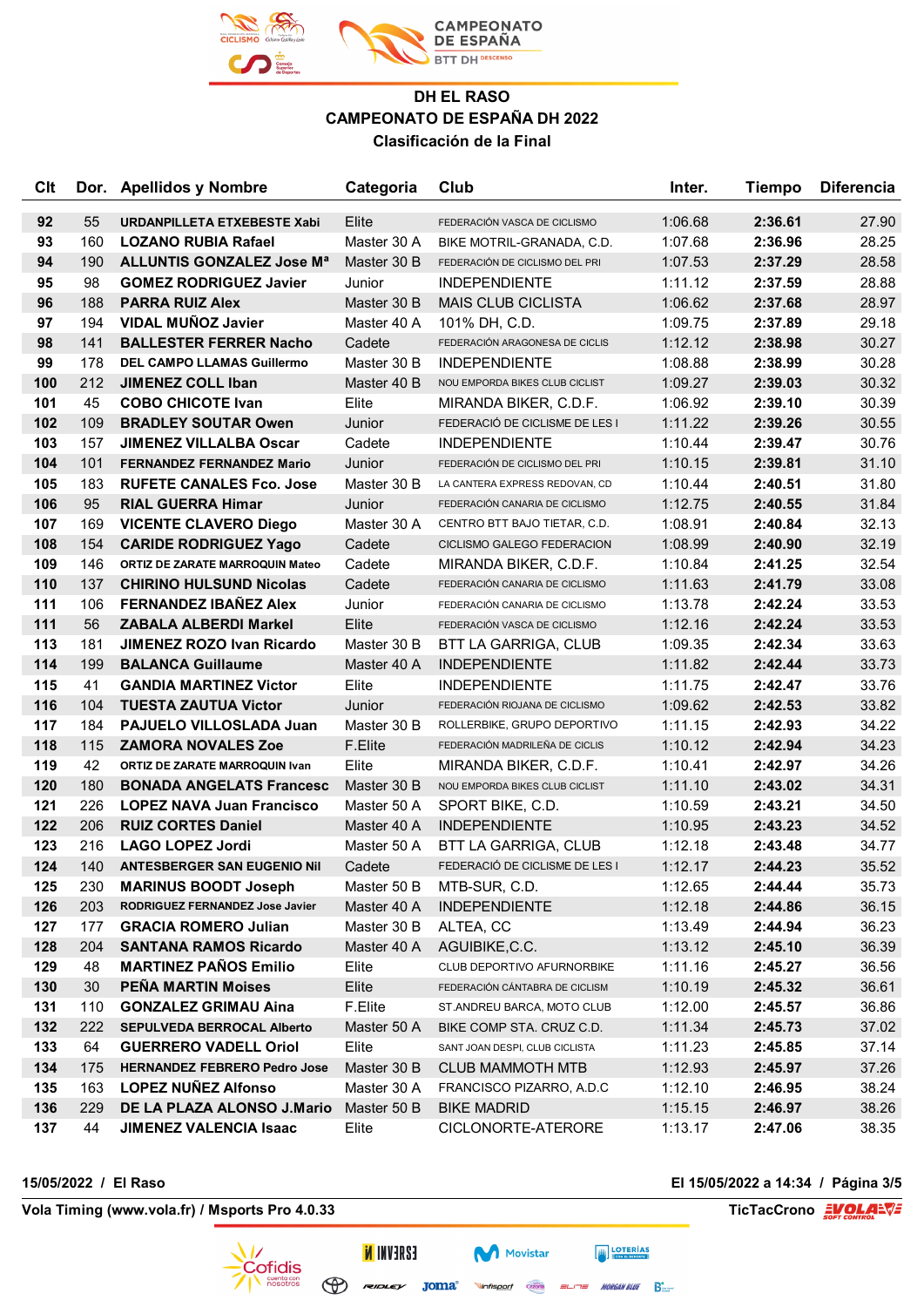

| <b>C<sub>It</sub></b> |     | Dor. Apellidos y Nombre                    | Categoria   | Club                             | Inter.  | <b>Tiempo</b> | <b>Diferencia</b> |
|-----------------------|-----|--------------------------------------------|-------------|----------------------------------|---------|---------------|-------------------|
| 138                   | 156 | <b>LEON ARANGUREN Asier</b>                | Cadete      | LAGUN ONAK TX.ELK.               | 1:16.71 | 2:47.83       | 39.12             |
| 139                   | 227 | <b>BLESA GONZALEZ Antonio</b>              | Master 50 A | <b>BICIOBIKER TALAVERA, C.C.</b> | 1:14.12 | 2:48.15       | 39.44             |
| 140                   | 162 | <b>LLORENS FERRER Jose Vicente</b>         | Master 30 A | ALTEA, CC                        | 1:15.83 | 2:48.56       | 39.85             |
| 141                   | 139 | <b>KIRCHMAYER LOPEZ Falu</b>               | Cadete      | DIRTYBIKE, C.D.                  | 1:17.71 | 2:48.66       | 39.95             |
| 142                   | 195 | <b>CASAS HISADO Luis Alfonso</b>           | Master 40 A | CICLOMUNDIAL.COM C.D.E.C.        | 1:15.78 | 2:49.12       | 40.41             |
| 143                   | 218 | <b>BORONDO ALFONSO Francisco Albino</b>    | Master 50 A | <b>GUIJARRO TOT ESPORT, CC</b>   | 1:15.26 | 2:51.21       | 42.50             |
| 144                   | 174 | <b>MARTIN DE LA SIERRA RUIZ Isaac</b>      | Master 30 B | <b>INDEPENDIENTE</b>             | 1:16.07 | 2:51.97       | 43.26             |
| 145                   | 80  | <b>PUJALES SALGUEIRO Xoan</b>              | Elite       | PONTEBIKE TEAM SPORTSKIDS        | 1:10.89 | 2:52.86       | 44.15             |
| 146                   | 200 | <b>BETANCOR RAMOS Francisco Yeray</b>      | Master 40 A | <b>7PIÑONES</b>                  | 1:16.87 | 2:53.10       | 44.39             |
| 147                   | 221 | <b>SERRA MARZA Joan</b>                    | Master 50 A | BTT LA GARRIGA, CLUB             | 1:15.52 | 2:53.15       | 44.44             |
| 148                   | 224 | <b>LOPEZ MORENO Oscar</b>                  | Master 50 A | CROSS CHICKEN C.D.E.             | 1:15.11 | 2:53.30       | 44.59             |
| 149                   | 165 | RIQUELME BERNABEU Cristian Master 30 A     |             | LA CANTERA EXPRESS REDOVAN, CD   | 1:18.47 | 2:54.53       | 45.82             |
| 150                   | 197 | <b>CRIADO RAMOS Rafael Jesus</b>           | Master 40 A | <b>INDEPENDIENTE</b>             | 1:16.48 | 2:54.95       | 46.24             |
| 151                   | 103 | DE SAN JUAN JULIAN Carlos                  | Junior      | TUBULAR BIKES AVILA, C.D.        | 1:20.85 | 2:55.81       | 47.10             |
| 152                   | 231 | <b>JOVER BADIA Cristobal</b>               | Master 50 B | FEDERACIÓ CICLISME COMUNITAT V   | 1:20.69 | 2:56.44       | 47.73             |
| 153                   | 127 | <b>LEWIS MONTES Christine Miche</b>        | F.Cadete    | <b>BTT LA GARRIGA, CLUB</b>      | 1:19.05 | 2:57.11       | 48.40             |
| 154                   | 144 | <b>BALLETBO AMOR Alberto</b>               | Cadete      | FEDERACIÓN ARAGONESA DE CICLIS   | 1:20.16 | 2:57.42       | 48.71             |
| 155                   | 122 | <b>MENENDEZ GONZALEZ Cristina F.Junior</b> |             | FEDERACIÓN DE CICLISMO DEL PRI   | 1:18.44 | 2:57.50       | 48.79             |
| 156                   | 34  | <b>MONZONIS GARCIA Joel</b>                | Elite       | <b>GEGANT DE PEDRA, CC</b>       | 1:17.42 | 2:58.09       | 49.38             |
| 157                   | 27  | <b>CAMINO SANCHEZ Ignacio</b>              | Elite       | <b>INDEPENDIENTE</b>             | 1:20.66 | 2:58.29       | 49.58             |
| 158                   | 57  | <b>SEGOVIA SANTIAGO Enrique Martin</b>     | Elite       | ITEA SPORTS, C.D.                | 1:19.09 | 2:58.48       | 49.77             |
| 159                   | 108 | <b>PEREIRA RIAL Xoel</b>                   | Junior      | BICI VERDE, C.C.                 | 1:08.15 | 2:58.86       | 50.15             |
| 160                   | 223 | <b>KIRCHMAYER Arnold</b>                   | Master 50 A | DIRTYBIKE, C.D.                  | 1:19.63 | 2:59.39       | 50.68             |
| 161                   | 79  | <b>COSTAS VILLAVERDE Oscar</b>             | Elite       | PONTEBIKE TEAM SPORTSKIDS        | 1:20.46 | 2:59.85       | 51.14             |
| 162                   | 77  | <b>ARRANZ GAISAN Alberto</b>               | Elite       | <b>INDEPENDIENTE</b>             | 1:21.95 | 2:59.89       | 51.18             |
| 163                   | 219 | BLASCO MARHUENDA Enrique Jose Master 50 A  |             | FASTER WEAR TEAM, CD             | 1:20.32 | 3:00.51       | 51.80             |
| 164                   | 148 | <b>MARTIN ARMAS Adrian</b>                 | Cadete      | 7PIÑONES                         | 1:19.80 | 3:01.50       | 52.79             |
| 165                   | 128 | <b>GALI ESTEVA Kyra</b>                    | F.Cadete    | FEDERACIÓ CATALANA DE CICLISME   | 1:19.29 | 3:01.66       | 52.95             |
| 166                   | 121 | <b>ZAMORA NOVALES Kira</b>                 | F.Junior    | FEDERACIÓN MADRILEÑA DE CICLIS   | 1:22.68 | 3:03.04       | 54.33             |
| 167                   | 211 | <b>PI TEIXIDOR Xavier</b>                  | Master 40 B | LA TRIBU BTT FORALLAC,C.C.       | 1:23.51 | 3:03.24       | 54.53             |
| 168                   | 47  | <b>ZAFRA AMOR Alejandro</b>                | Elite       | 101% DH, C.D.                    | 1:23.20 | 3:03.50       | 54.79             |
| 169                   | 164 | <b>SANCHEZ POZA David</b>                  | Master 30 A | <b>RTRAILS</b>                   | 1:21.74 | 3:03.82       | 55.11             |
| 170                   | 111 | <b>PI MADRENAS Mireia</b>                  | F.Elite     | LA TRIBU BTT FORALLAC.C.C.       | 1:21.81 | 3:03.96       | 55.25             |
| 171                   | 187 | <b>ANDRES COLL Jose Antonio</b>            | Master 30 B | LA CANTERA EXPRESS REDOVAN, CD   | 1:20.42 | 3:04.36       | 55.65             |
| 172                   | 125 | <b>POMES GARCIA Maria</b>                  | F.Cadete    | FEDERACIÓ CATALANA DE CICLISME   | 1:24.49 | 3:04.75       | 56.04             |
| 173                   | 214 | <b>SALVADOR VALERO Santiago</b>            | Master 40 B | <b>INDEPENDIENTE</b>             | 1:24.07 | 3:04.97       | 56.26             |
| 174                   | 145 | <b>IZQUIERDO NANCLARES Unax</b>            | Cadete      | <b>INDEPENDIENTE</b>             | 1:18.03 | 3:05.15       | 56.44             |
| 175                   | 124 | <b>PALACIO BLASCO Lara</b>                 | F.Junior    | FEDERACIÓN ARAGONESA DE CICLIS   | 1:25.71 | 3:05.25       | 56.54             |
| 176                   | 50  | <b>CASTILLO MUÑOZ Fernando</b>             | Elite       | <b>INDEPENDIENTE</b>             | 1:25.61 | 3:07.76       | 59.05             |
| 177                   | 78  | <b>IRIARTE DAVILA Andoni</b>               | Elite       | LAGUN ONAK TX.ELK.               | 1:26.45 | 3:08.79       | 1:00.08           |
| 178                   | 29  | <b>HERRERA JIMENEZ Daniel</b>              | Elite       | ARGUSTEC-DESOKUPACIONLEGAL.COM   | 1:22.88 | 3:10.18       | 1:01.47           |
| 179                   | 151 | PEREZ MONESMA MICHELENA Galder             | Cadete      | FEDERACIÓN VASCA DE CICLISMO     | 1:29.47 | 3:12.30       | 1:03.59           |
| 180                   | 201 | <b>FERNANDEZ GONZALEZ Antonio</b>          | Master 40 A | <b>INDEPENDIENTE</b>             | 1:31.53 | 3:13.17       | 1:04.46           |
| 181                   | 102 | <b>ABALO VAZQUEZ Marcos</b>                | Junior      | CICLISMO GALEGO FEDERACION       | 1:05.50 | 3:14.67       | 1:05.96           |
| 182                   | 126 | <b>GANDIN FERRER Laia</b>                  | F.Cadete    | FEDERACIÓ CATALANA DE CICLISME   | 1:30.67 | 3:16.29       | 1:07.58           |
| 183                   | 134 | <b>BAYARRI Tristan</b>                     | Cadete      | FEDERACIÓN MADRILEÑA DE CICLIS   | 1:03.92 | 3:17.61       | 1:08.90           |

**15/05/2022 / El Raso El 15/05/2022 a 14:34 / Página 4/5**

**Vola Timing (www.vola.fr) / Msports Pro 4.0.33 TicTacCrono EVOLAL** 



**INVERSE** 

 $\bigoplus$  revolution  $\mathsf{Joma}^*$ 

Movistar

**Vinfisport** Cazoria ELITE MORGAN BLUE BEAT

**EXECUTERIAS**